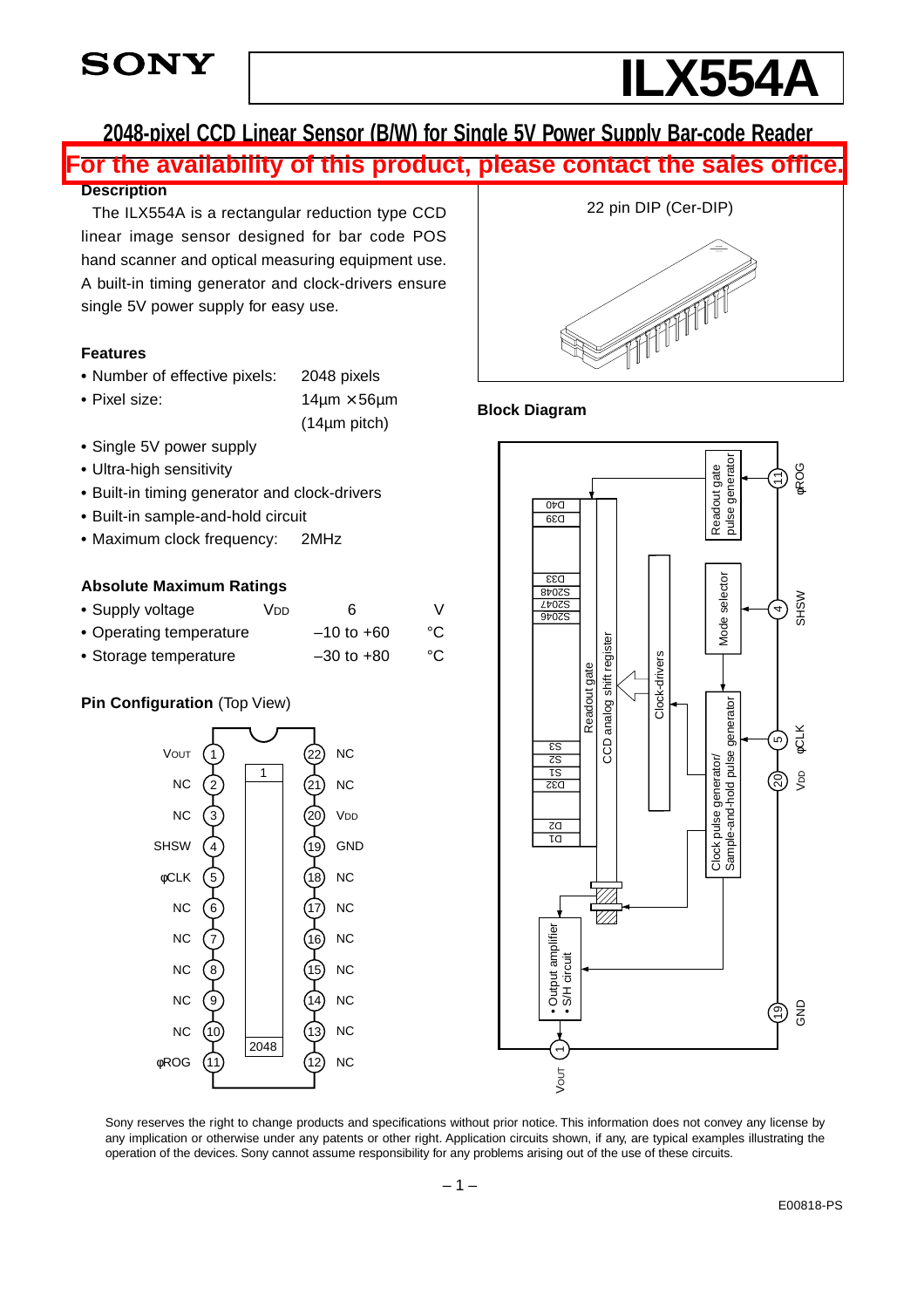| Pin No. | Symbol      | Description                      | Pin No. | Symbol                | Description     |
|---------|-------------|----------------------------------|---------|-----------------------|-----------------|
| 1       | VOUT        | Signal output                    | 12      | <b>NC</b>             | <b>NC</b>       |
| 2       | <b>NC</b>   | <b>NC</b>                        | 13      | <b>NC</b>             | <b>NC</b>       |
| 3       | <b>NC</b>   | <b>NC</b>                        | 14      | <b>NC</b>             | <b>NC</b>       |
| 4       | <b>SHSW</b> | Switch (with S/H or without S/H) | 15      | <b>NC</b>             | <b>NC</b>       |
| 5       | <b>¢CLK</b> | Clock pulse input                | 16      | <b>NC</b>             | <b>NC</b>       |
| 6       | <b>NC</b>   | <b>NC</b>                        | 17      | <b>NC</b>             | <b>NC</b>       |
| 7       | <b>NC</b>   | <b>NC</b>                        | 18      | <b>NC</b>             | <b>NC</b>       |
| 8       | <b>NC</b>   | <b>NC</b>                        | 19      | <b>GND</b>            | <b>GND</b>      |
| 9       | <b>NC</b>   | <b>NC</b>                        | 20      | <b>V<sub>DD</sub></b> | 5V power supply |
| 10      | <b>NC</b>   | <b>NC</b>                        | 21      | <b>NC</b>             | <b>NC</b>       |
| 11      | <b>φROG</b> | Readout gate pulse input         | 22      | <b>NC</b>             | <b>NC</b>       |

## **Pin Description**

## **Mode Description**

| Mode in use | Pin 4 (SHSW) |
|-------------|--------------|
| With S/H    | GND          |
| Without S/H | Vnn          |

#### **Recommended Supply voltage**

| Item | Min. | т <sub>ур.</sub> | Max. | Unit |
|------|------|------------------|------|------|
| 'DD  | 4.5  | 5.0              | 5.5  |      |

## **Input Clock voltage Condition**∗**<sup>1</sup>**

| Item | Min. | Typ. | Max.            | Unit |
|------|------|------|-----------------|------|
| Vıн  | 4.5  | 5.0  | V <sub>DD</sub> |      |
| Vil  |      |      | 0.5             |      |

∗**<sup>1</sup>** This is applied to the all pulses applied externally. (φCLK, φROG)

#### **Clock Characteristics**

| Item                         | Symbol                    | Min. | Typ. | Max. | Unit |
|------------------------------|---------------------------|------|------|------|------|
| Input capacity of $\phi$ CLK | <b>C</b> <sub>b</sub> CLK |      | 10   |      | рF   |
| Input capacity of $\phi$ ROG | <b>COROG</b>              |      |      |      | рF   |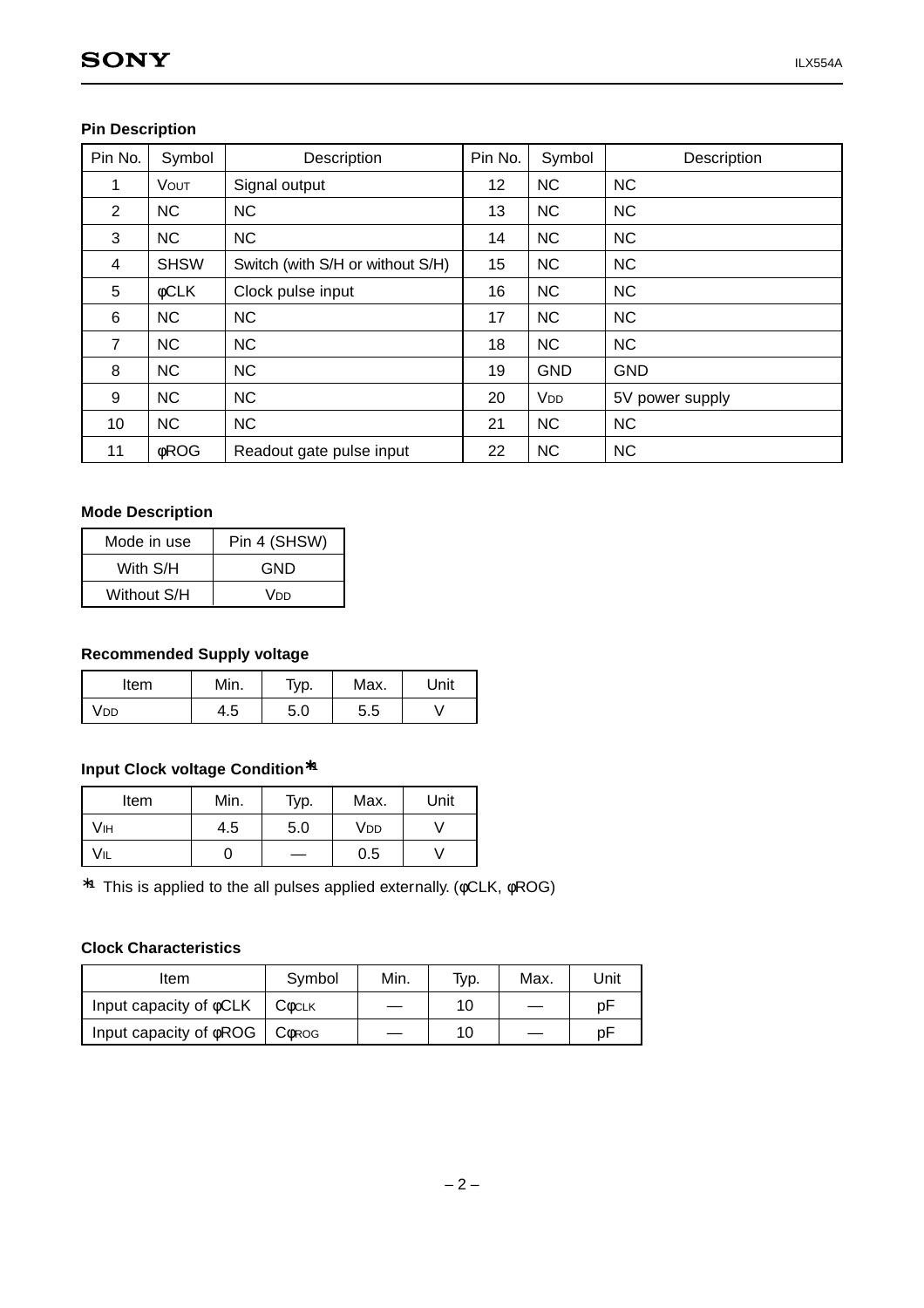#### **Electro-optical Characteristics**

(Ta = 25°C, VDD = 5V, Clock frequency: 1MHz, Light source = 3200K, IR cut filter: CM-500S (t = 1.0mm), Without S/H mode)

| <b>Item</b>               | Symbol                  | Min. | Typ.  | Max. | Unit                                     | Remarks |
|---------------------------|-------------------------|------|-------|------|------------------------------------------|---------|
| Sensitivity 1             | R <sub>1</sub>          | 180  | 240   | 300  | $V/(l \times \cdot s)$                   | Note 1  |
| Sensitivity 2             | R <sub>2</sub>          |      | 3500  |      | $V/(l x \cdot s)$                        | Note 2  |
| Sensitivity nonuniformity | PRNU                    |      | 5.0   | 10.0 | $\%$                                     | Note 3  |
| Saturation output voltage | <b>V</b> <sub>SAT</sub> | 0.8  | 1.0   |      | V                                        |         |
| Dark voltage average      | <b>VDRK</b>             |      | 3.0   | 6.0  | mV                                       | Note 4  |
| Dark signal nonuniformity | <b>DSNU</b>             |      | 6.0   | 12.0 | mV                                       | Note 4  |
| Image lag                 | IL                      |      | 1     |      | $\%$                                     | Note 5  |
| Dynamic range             | DR.                     |      | 333   |      |                                          | Note 6  |
| Saturation exposure       | <b>SE</b>               |      | 0.004 |      | $\mathsf{I} \mathsf{x} \cdot \mathsf{s}$ | Note 7  |
| 5V current consumption    | <b>VDD</b>              |      | 5.0   | 10   | mA                                       |         |
| Total transfer efficiency | TTE.                    | 92   | 98.0  |      | $\%$                                     |         |
| Output impedance          | Zo                      |      | 250   |      | Ω                                        |         |
| Offset level              | Vos                     |      | 2.85  |      | $\vee$                                   | Note 8  |

#### **Note)**

- 1. For the sensitivity test light is applied with a uniform intensity of illumination.
- 2. Light sourse: LED  $\lambda = 660$ nm
- 3. PRNU is defined as indicated below. Ray incidence conditions are the same as for Note 1.

$$
PRNU = \frac{(V_{MAX} - V_{MIN})/2}{V_{AVE}} \times 100 [%]
$$

The maximum output of all the valid pixels is set to VMAX, the minimum output to VMIN and the average output to VAVE.

- 4. Integration time is 10ms.
- 5. Typical value is used for clock pulse and readout pulse. Vout =  $500$ mV.

$$
6. \qquad \text{DR} = \frac{\text{Vsat}}{\text{Vbrk}}
$$

When optical integration time is shorter, the dynamic range sets wider because dark voltage is in proportion to optical integration time.

$$
7. \qquad \text{SE} = \frac{\text{Vsat}}{\text{R1}}
$$

8. VOS is defined as indicated below.



 $-3-$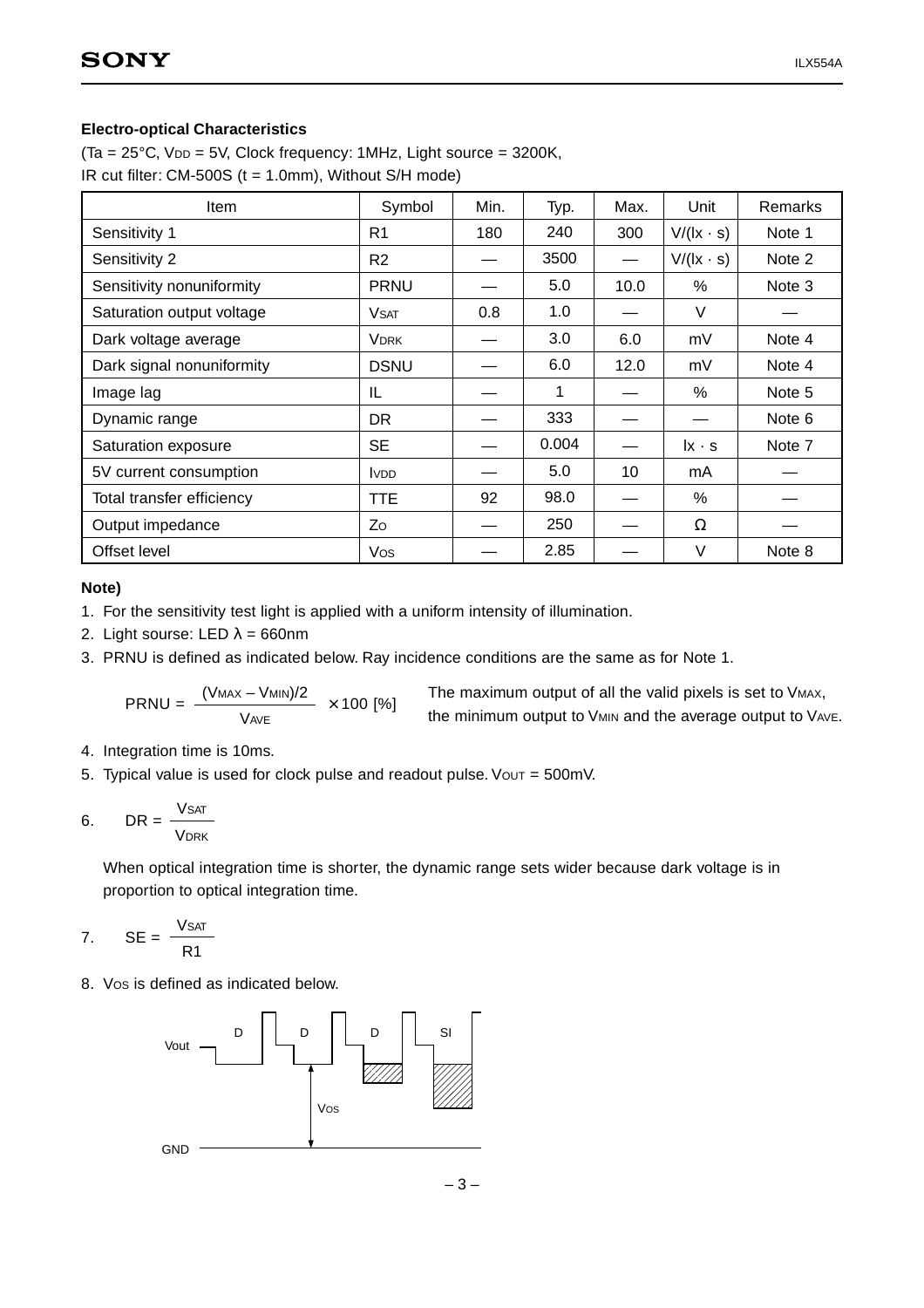

<sup>∗</sup> Without S/H mode (4 pin → VDD)

Note) 2090 or more clock pulse are required.

– 4 –

**ANOS**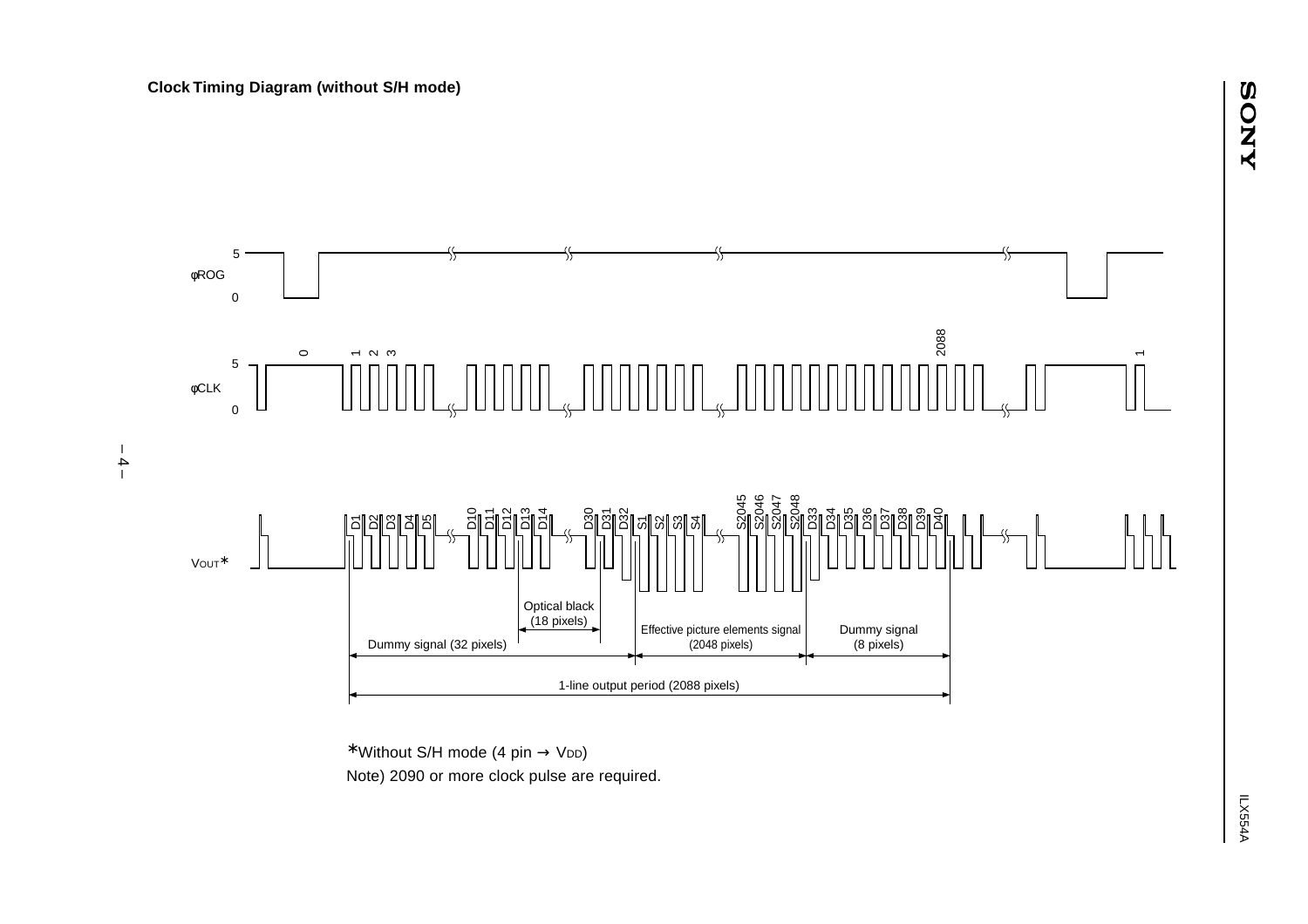

 $*$  With S/H mode (4 pin  $\rightarrow$  GND)

Note) 2090 or more clock pulse are required.

 $\frac{1}{\mathcal{G}}$ –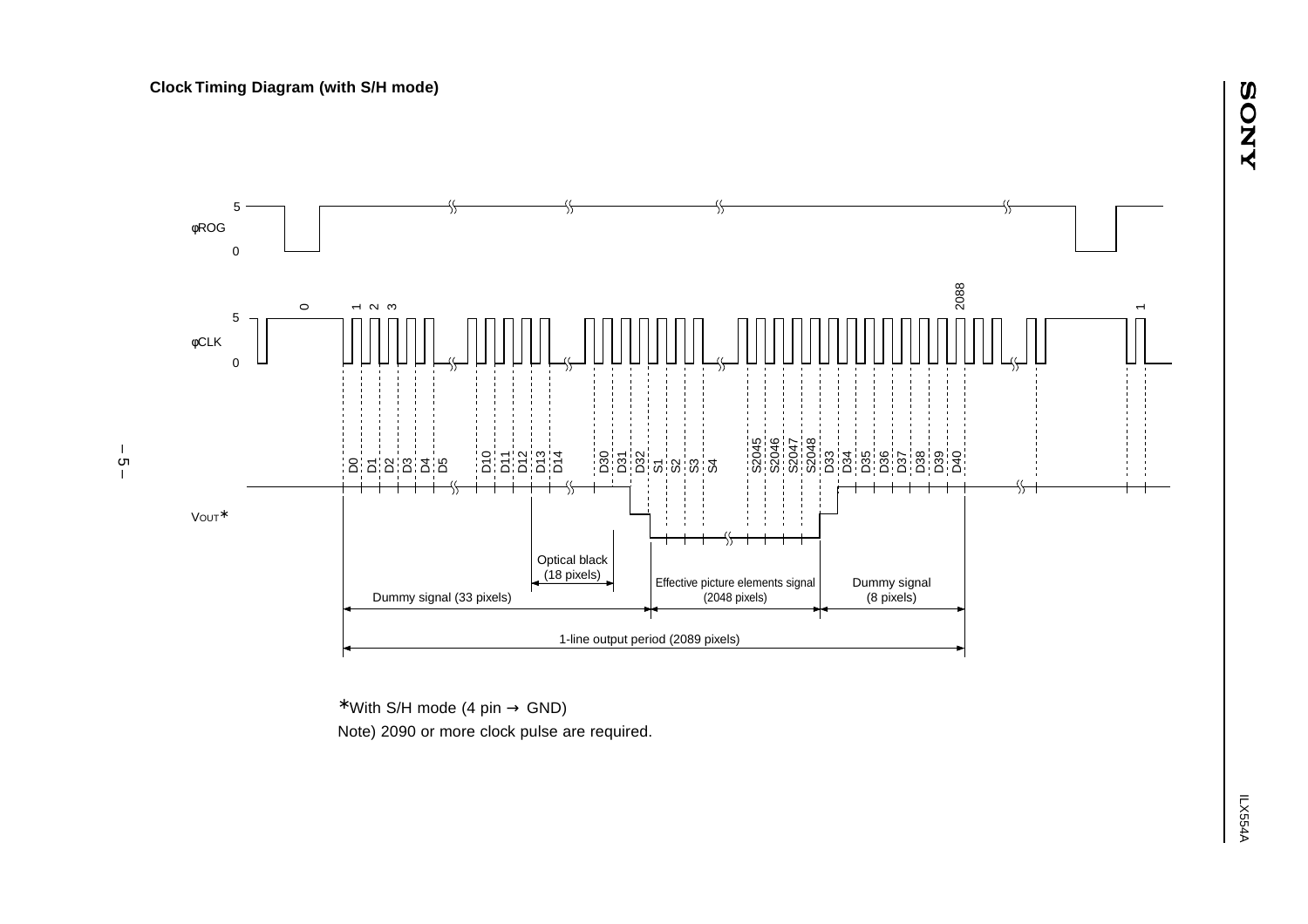## φ**CLK Timing (For all modes)**



| Item                                     | Symbol | Min. | Typ. | Max. | Unit |
|------------------------------------------|--------|------|------|------|------|
| $\phi$ CLK pulse rise/fall time          | t1, t2 |      | 10   | 100  | ns   |
| $\sqrt{6}$ oCLK pulse duty <sup>*1</sup> |        | 40   | 50   | 60   | $\%$ |

∗**<sup>1</sup>** 100 × t4 / (t3 + t4)

φ**ROG,** φ**CLK Timing**



| ltem                                  | Symbol | Min. | Typ. | Max. | Unit |
|---------------------------------------|--------|------|------|------|------|
| φROG, φCLK pulse timing 1             | t5     |      | 3000 |      | ns   |
| $\phi$ ROG, $\phi$ CLK pulse timing 2 | t9     | 1000 | 3000 |      | ns   |
| oROG pulse rise/fall time             | t6. t8 |      | 10   |      | ns   |
| <b>¢ROG</b> pulse period              | t7     | 1000 | 5000 |      | ns   |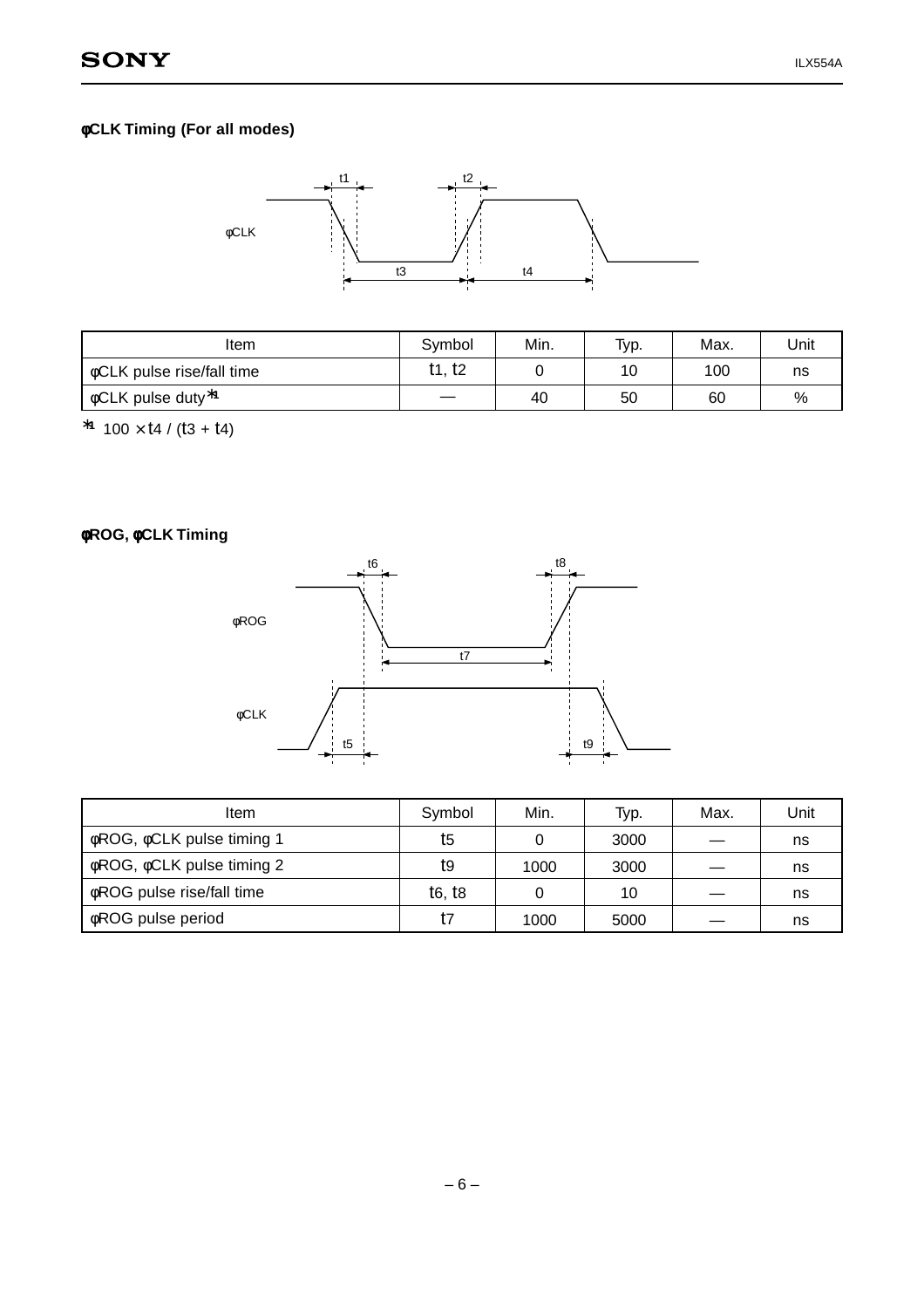## φ**CLK, VOUT Timing (Note 1)**



| Item                                      | Symbol | Min. | Typ. | Max. | Unit |
|-------------------------------------------|--------|------|------|------|------|
| OCLK-VOUT 1                               | t10    | 20   | 100  | 250  | ns   |
| OCLK-VOUT 2                               | t11    | 55   | 210  | 410  | ns   |
| $\phi$ CLK-Vout <sup>*</sup> (with S/H) 3 | t12    | 20   | 150  | 250  | ns   |

**Note 1)** fck = 1MHz, φCLK pulse duty = 50%, φCLK pulse rise/fall time = 10ns

**Note 2)** Output waveform when internal S/H is in use.

Note 3) • indicates the correspondence of clock pulse and data period.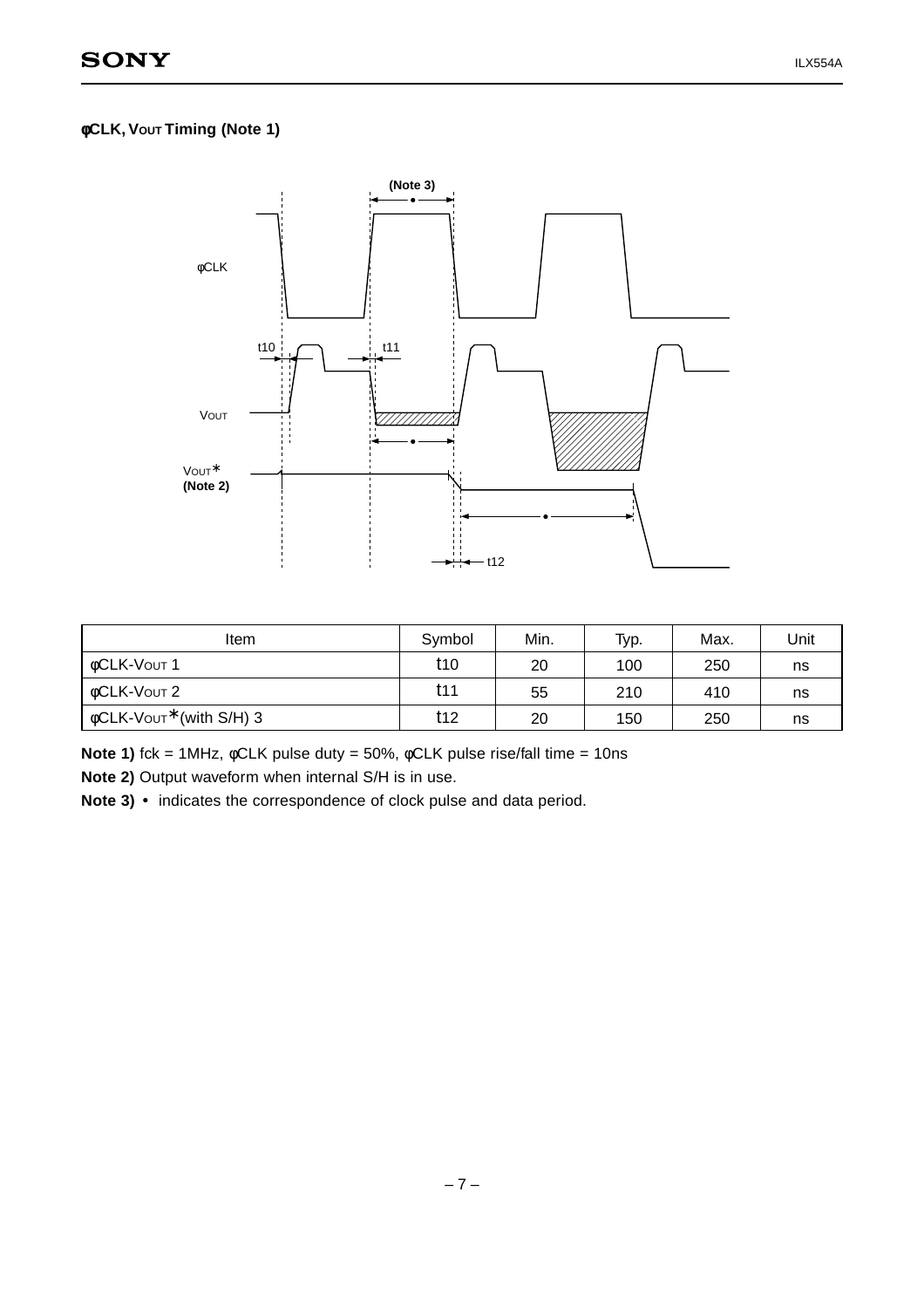## **Example of Representative Characteristics**



**Dark voltage rate vs. Ambient temperature (Typ.)**

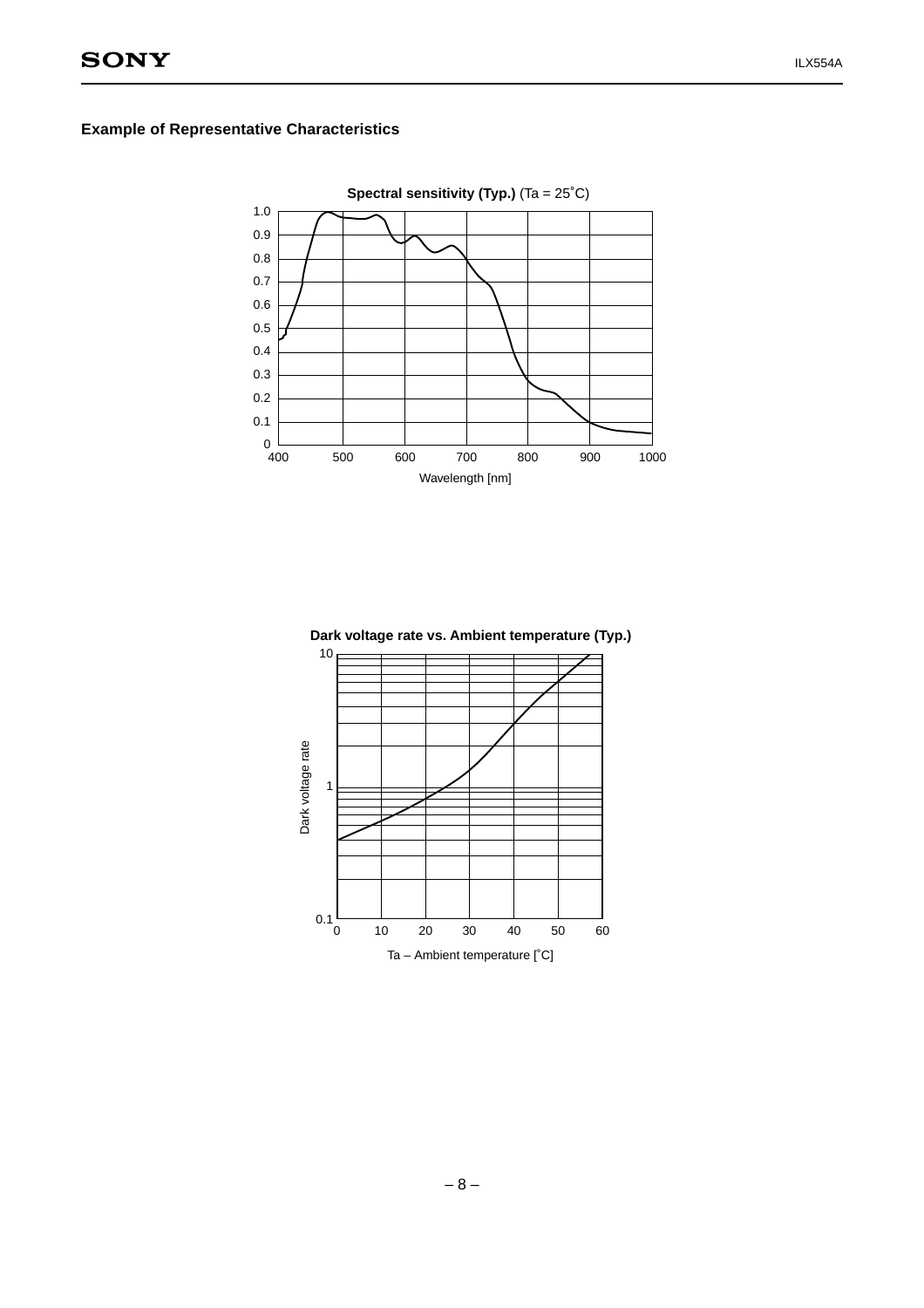**Output voltage rate vs. Integration time (Typ.)**

V<sub>DD</sub> [V]



## **Current consumption rate vs. Clock frequency (Typ.)**

Ambient temperature [˚C]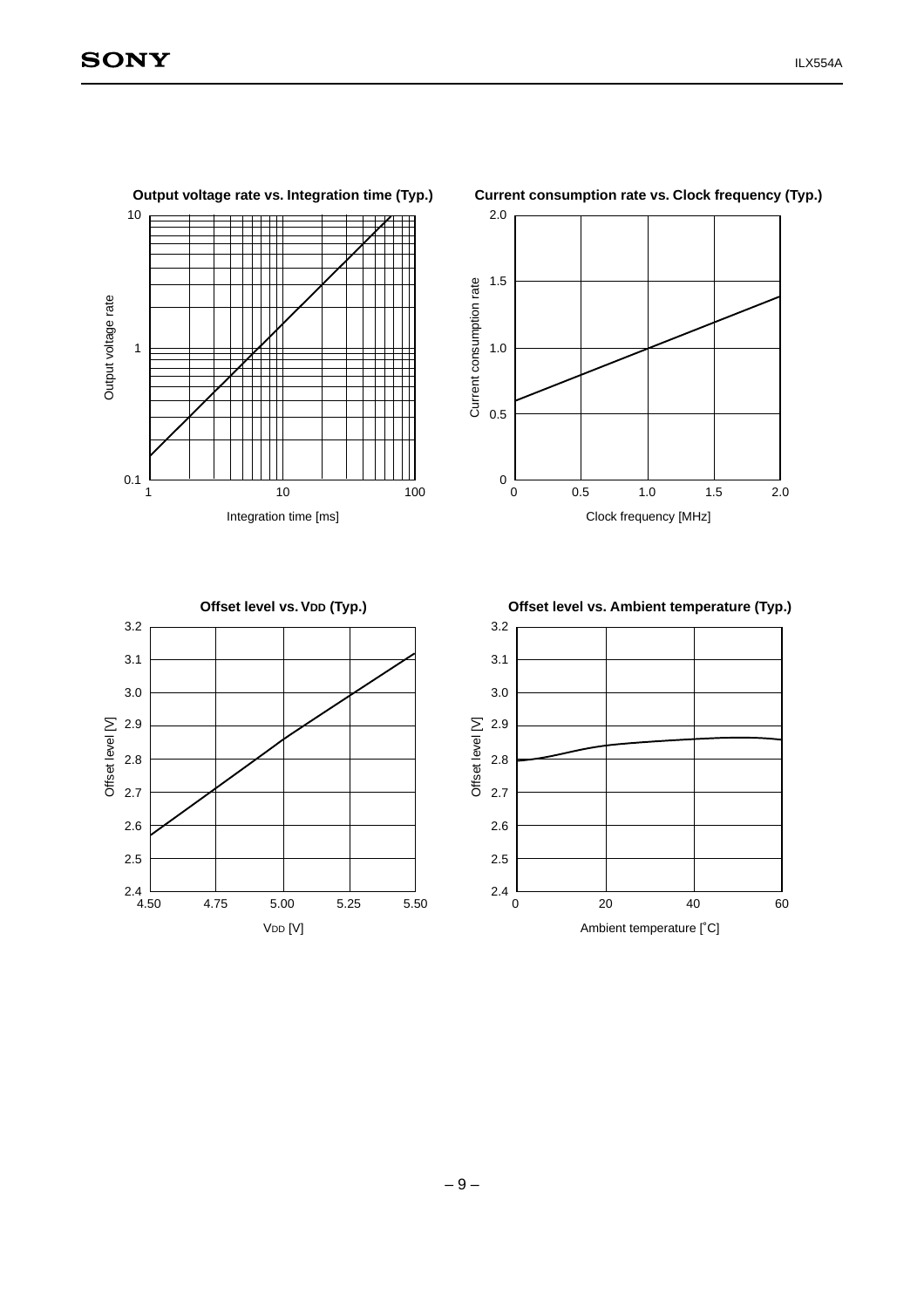## **Application Circuit (Without S/H mode) Note)**



**Note)** This circuit diagram is the case when internal S/H mode is not used.

Application circuits shown are typical examples illustrating the operation of the devices. Sony cannot assume responsibility for any problems arising out of the use of these circuits or for any infringement of third party patent and other right due to same.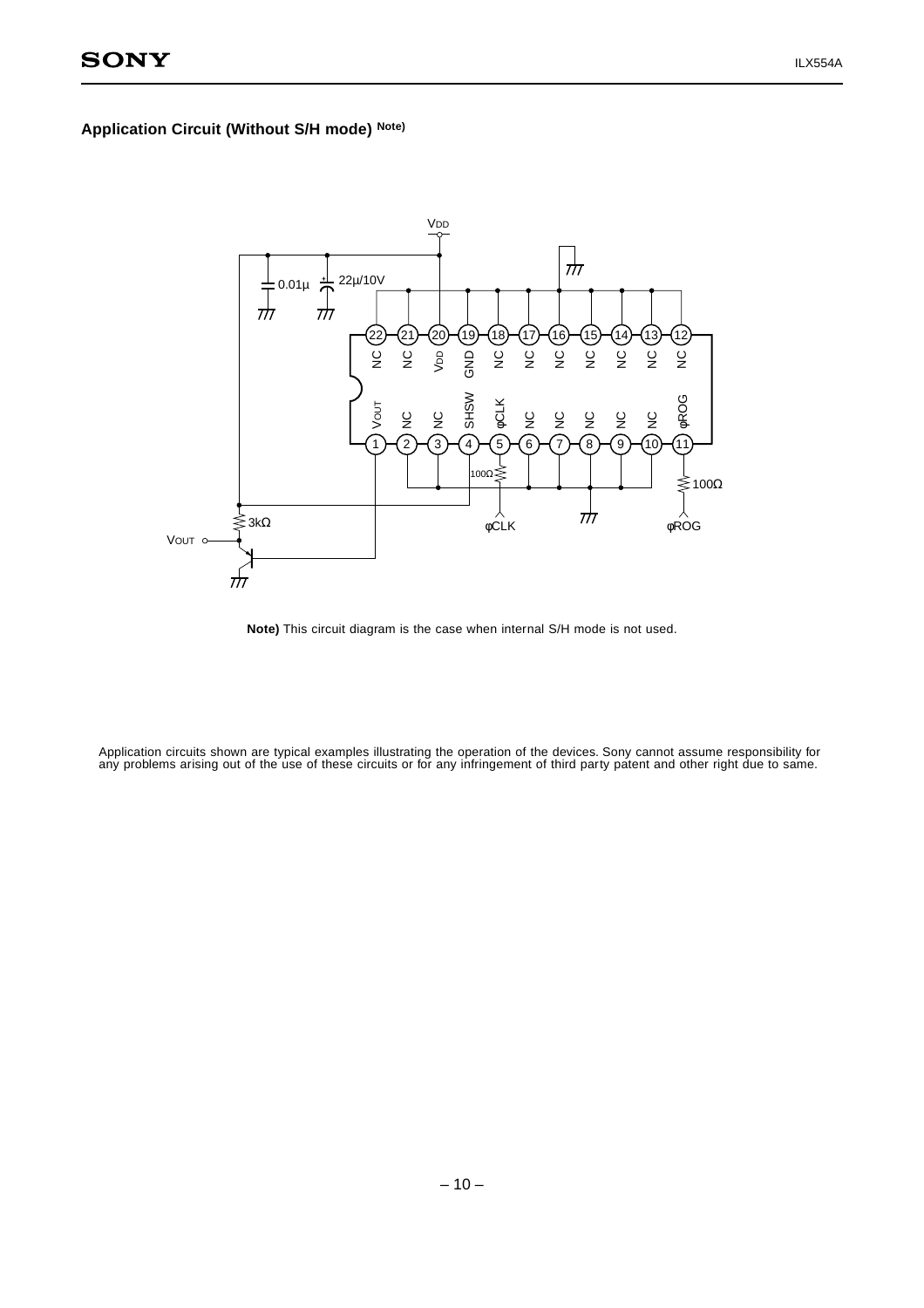#### **Notes on Handling**

1) Static charge prevention

CCD image sensors are easily damaged by static discharge. Before handling, be sure to take the following protective measures.

- a) Either handle bare handed or use non-chargeable gloves, clothes or material. Also use conductive shoes.
- b) When handling directly use an eath band.
- c) Install a conductive mat on the floor or working table to prevent the generation of static electricity.
- d) lonized air is recommended for discharge when handling CCD image sensors.
- e) For the shipment of mounted substrates use cartons treated for the prevention of static charges.

#### 2) Notes on handling CCD Cer-DIP package

The following points should be observed when handling and installing this package.

- a) (1) Compressive strength: 39N/surface
	- (Do not apply any load more than 0.7mm inside the outer perimeter of the glass portion.)
	- (2) Shearing strength: 29N/surface
	- (3) Tensile strength: 29N/surface
	- (4) Torsional strength: 0.9Nm



- b) In addition, if a load is applied to the entire surface by a hard component, bending stress may be generated and the package may fracture, etc., depending on the flatness of the ceramic portion. Therefore, for installation, either use an elastic load, such as a spring plate, or an adhesive.
- c) Be aware that any of the following can cause the glass to crack because the upper and lower ceramic layers are shielded by low-melting glass.
	- (1) Applying repetitive bending stress to the external leads.
	- (2) Applying heat to the external leads for an extended period of time with a soldering iron.
	- (3) Rapid cooling or heating.
	- (4) Applying a load or impact to a limited portion of the low-melting glass with a small-tipped tool such as tweezers.
	- (5) Prying the upper or lower ceramic layers away at a support point of the low-melting glass.

Note that the preceding notes should also be observed when removing a component from a board after it has already been soldered.

## 3) Soldering

- a) Make sure the package temperature does not exceed 80°C.
- b) Solder dipping in a mounting furnace causes demage to the glass abd other defects. Use a grounded 30W soldering iron and solder each pin in less than 2 seconds. For repairs and remount, cool sufficiently.
- c) To dismount image sensors, do not use a solder suction equipment. When using an electric desoldering tool, ground the controller. For the control system, use a zero cross type.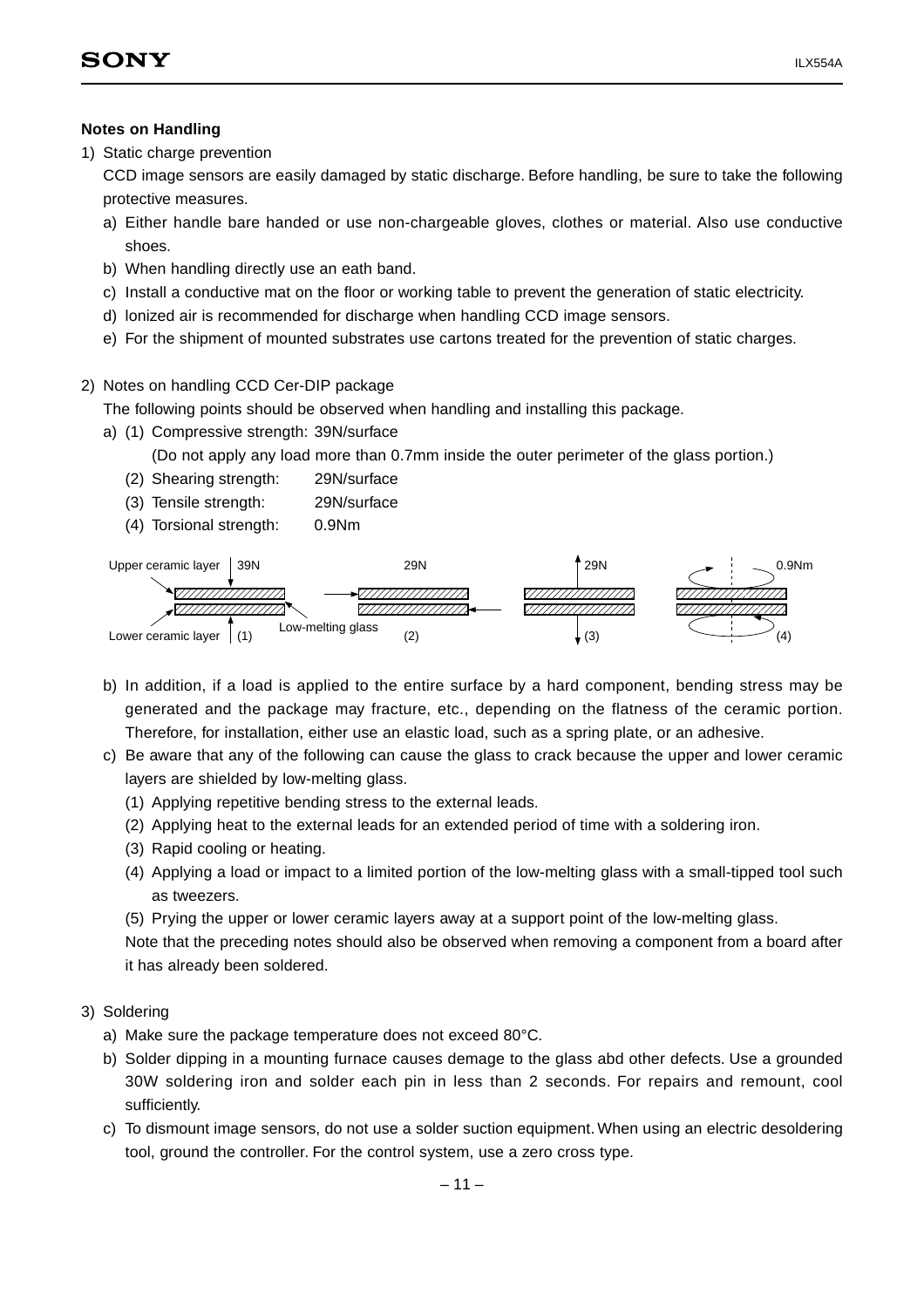- 4) Dust and dirt protection
	- a) Operate in clean environments.
	- b) Do not either touch glass plates by hand or have any object come in contact with glass surfaces. Should dirt stick to a glass surface blow it off with an air blower. (For dirt stuck through static electricity, ionized air is recommended.)
	- c) Clean with a cotton bud and ethyl alcohol if the glass surface is grease stained. Be careful not to scratch the glass.
	- d) Keep in case to protect from dust and dirt. To prevent dew condensation, preheat or precool when moving to a room with great temperature differences.
- 5) Exposure to high temperature or humidity will affect the characteristics. Accordingly avoid storage or usage in such conditions.
- 6) CCD image sensors are precise optical equipment that should not be subject to mechanical shocks.
- 7) Normal output signal is not obtained immediately after device switch on. Use the output signal added 22500 pulses or above to φCLK clock pulse.